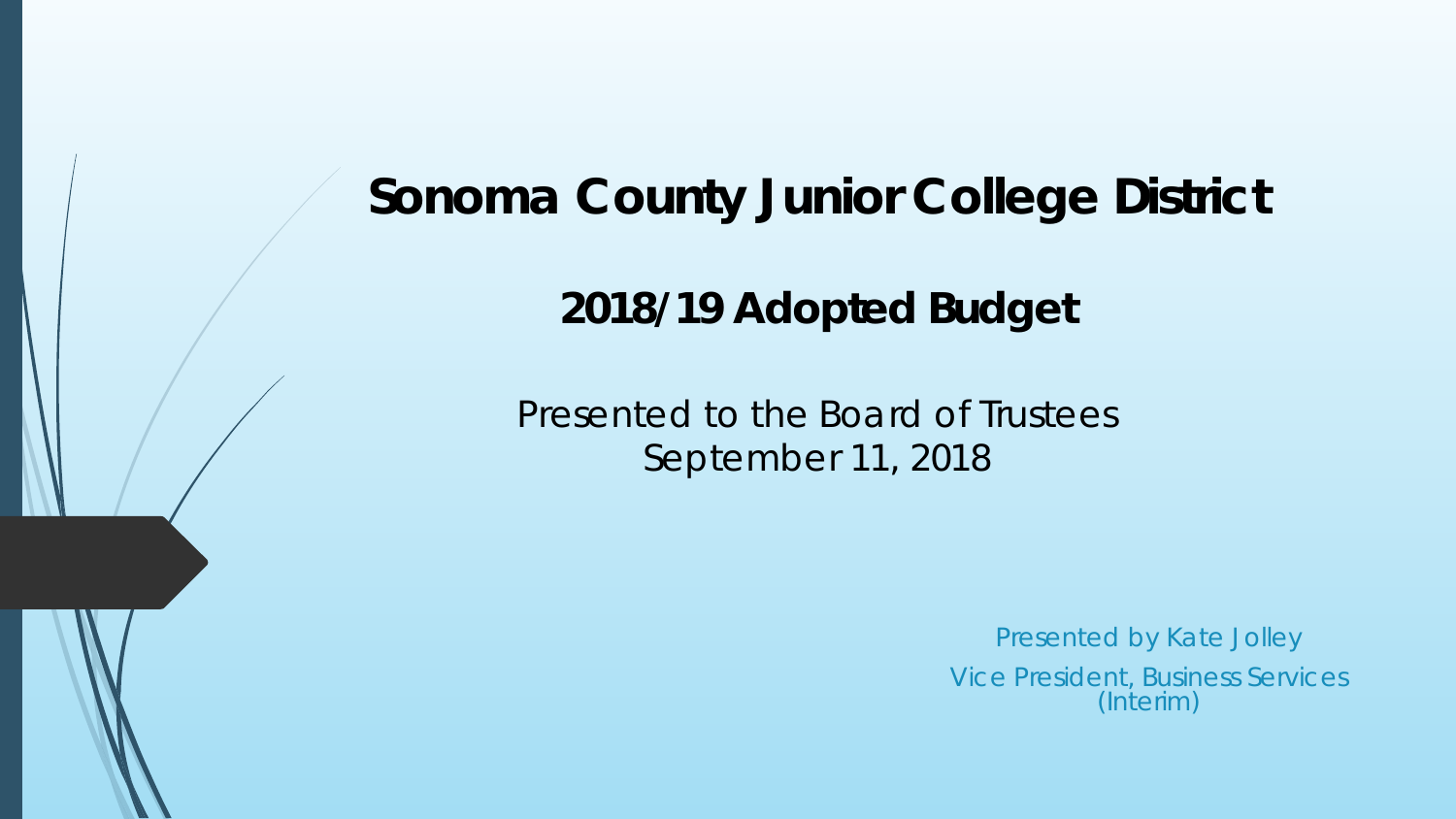## Sonoma County Junior College District 2017/18 Year End Unrestricted General Fund

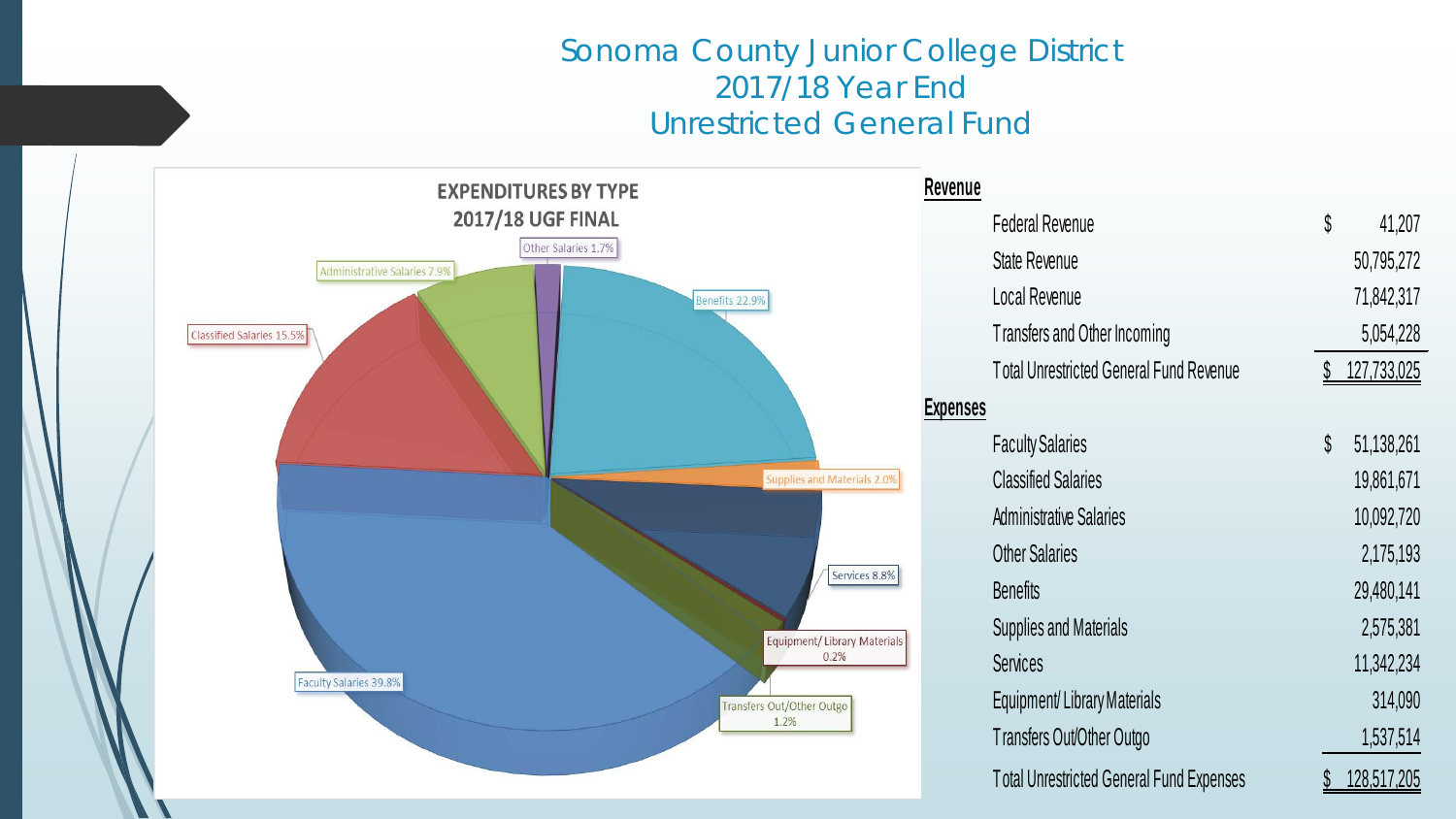## Sonoma County Junior College District 2017/18 Year End Unrestricted General Fund

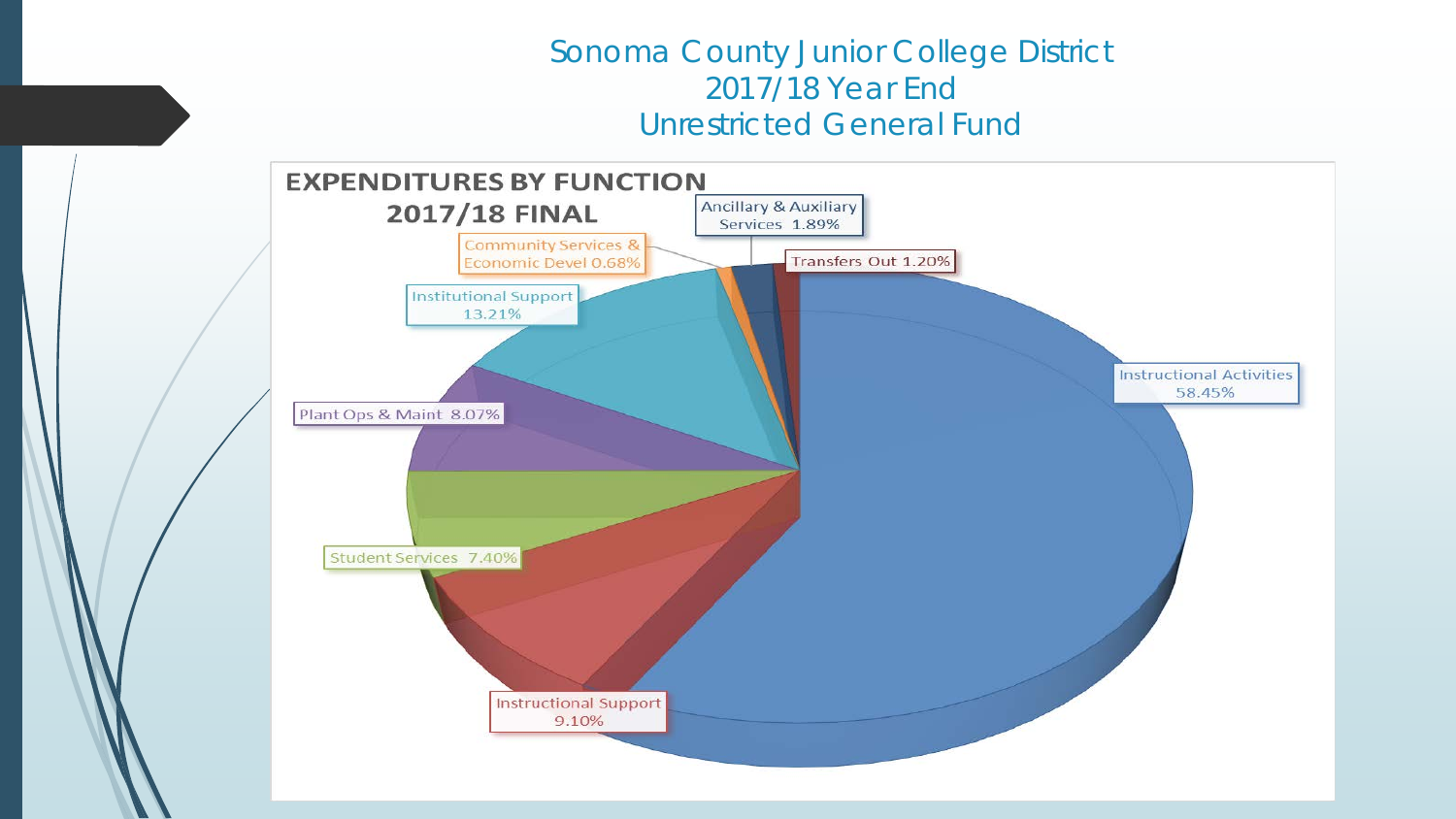Sonoma County Junior College District 2018/19 Adopted Budget Major Revenue Assumptions

| <b>Budgeted district enrollment</b> | 19,445 FTES |
|-------------------------------------|-------------|
|-------------------------------------|-------------|

| • Loss of 2017/18 one time funding                      | \$(694,000) |
|---------------------------------------------------------|-------------|
| • Loss of 2017/18 one time transfers                    | (1,883,000) |
| $\rightarrow$ 2018/19 COLA (2.71%)                      | 2,900,000   |
| • Deficit on state funding (0.0%)                       |             |
| • One-time state funding                                |             |
| • Waiver relief for base apportionment / under 20K FTES | 1,250,000   |
| • Vending revenue                                       | 50,000      |

STRS on behalf payments (GASB 68 requirement) 3,156,000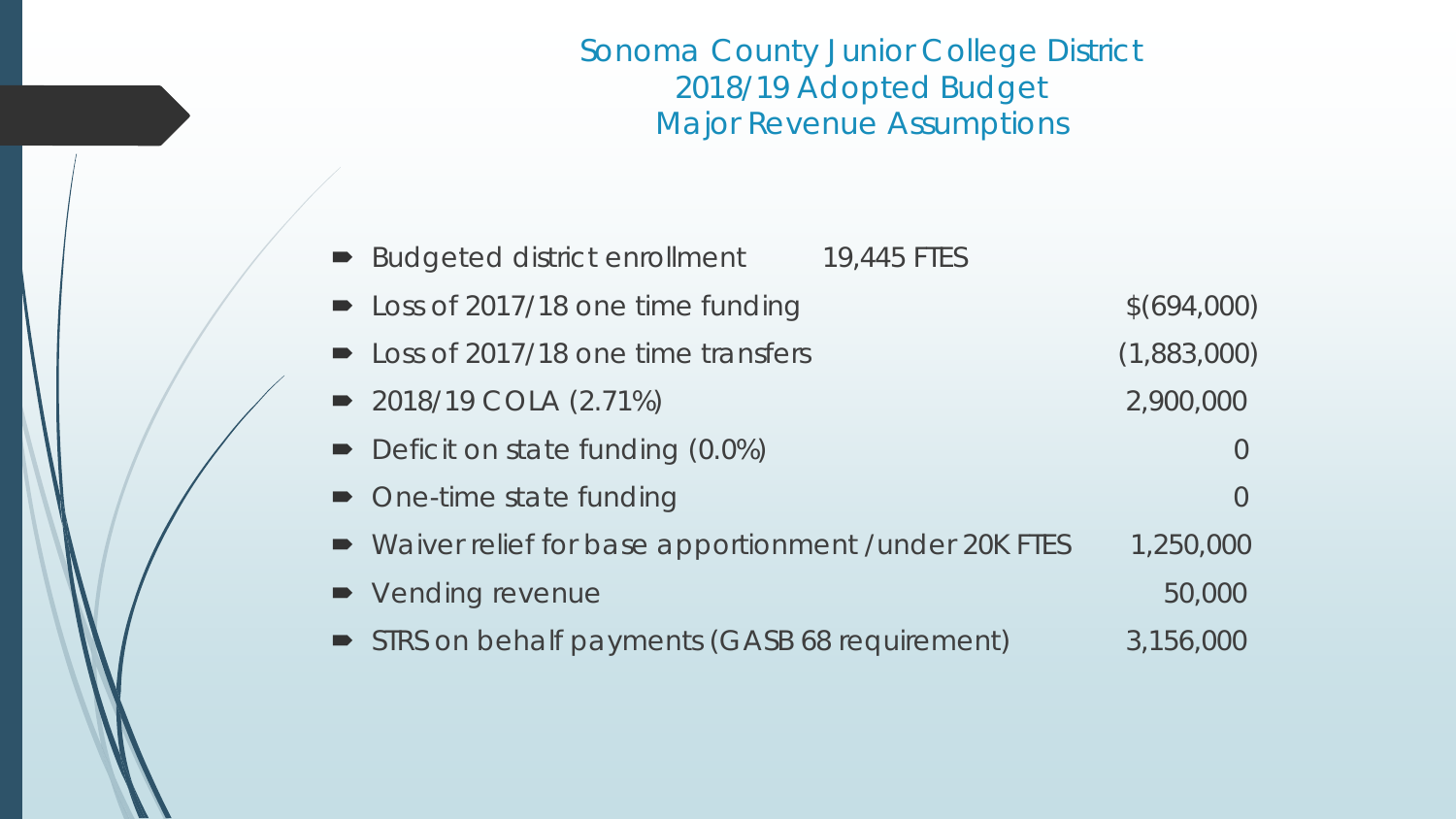# Sonoma County Junior College District 2018/19 Adopted Budget Major Expenditure Assumptions

| Negotiated contract changes to salary schedules for employees               | \$3,150,000 |
|-----------------------------------------------------------------------------|-------------|
| Step/column salary adjustments                                              | 1,100,000   |
| 9% reduction to spring class schedule/cancellation of low enrolled sections | (2,800,000) |
| Garbage                                                                     | 120,000     |
| Minimum wage increase for students                                          | 100,000     |
| Reduction in non-instructional areas                                        | (5,300,000) |
| One time elimination of transfer to Retiree Benefits Fund                   | (1,800,000) |
| Adjustment of salary savings from slowdown of hiring                        | 1,000,000   |
| STRS rate increase (14.43% to 16.28%)                                       | 605,000     |
| PERS rate increase (15.531% to 18.062%)                                     | 538,000     |
| Reduction in energy costs                                                   | (500,000)   |
| Health benefit increases (1.6%)                                             | 202,000     |
| STRS on behalf payments (GASB 68 requirement)                               | 3,156,000   |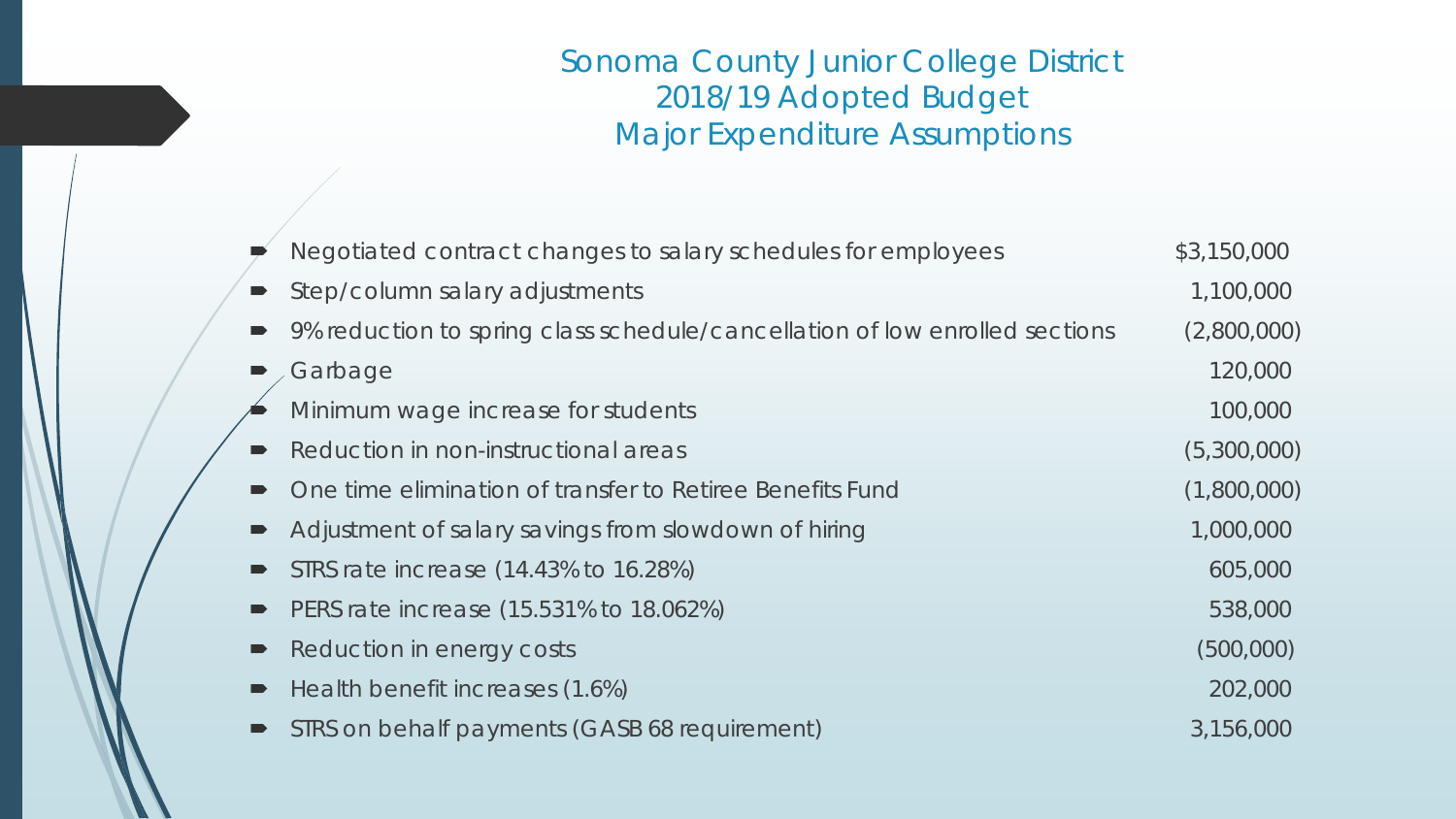# Sonoma County Junior College District 2018/19 Adopted Budget General Fund

| Revenue         |                                                |                           |                    |
|-----------------|------------------------------------------------|---------------------------|--------------------|
|                 | <b>Federal Revenue</b>                         | $\mathcal{L}$             | 3,529,756          |
|                 | <b>State Revenue</b>                           |                           | 87,354,055         |
|                 | <b>Local Revenue</b>                           |                           | 73,801,875         |
|                 | Transfers and Other Incoming                   |                           | 447,026            |
|                 | <b>Total Unrestricted General Fund Revenue</b> |                           | <u>165,132,712</u> |
| <b>Expenses</b> |                                                |                           |                    |
|                 | <b>Academic Salaries</b>                       | $\boldsymbol{\mathsf{S}}$ | 60,386,324         |
|                 | <b>Classified Salaries</b>                     |                           | 34, 351, 639       |
|                 | <b>Benefits</b>                                |                           | 35,571,700         |
|                 | <b>Supplies and Materials</b>                  |                           | 3,483,684          |
|                 | <b>Services</b>                                |                           | 14, 141, 463       |
|                 | Equipment/Library Materials                    |                           | 4,289,041          |
|                 | Transfers Out/Other Outgo                      |                           | 11,833,902         |
|                 | <b>Total General Fund Expenses</b>             |                           | 164,057,753        |
|                 | <b>Budgeted Increase to Fund Balance</b>       | \$                        | 1,074,959          |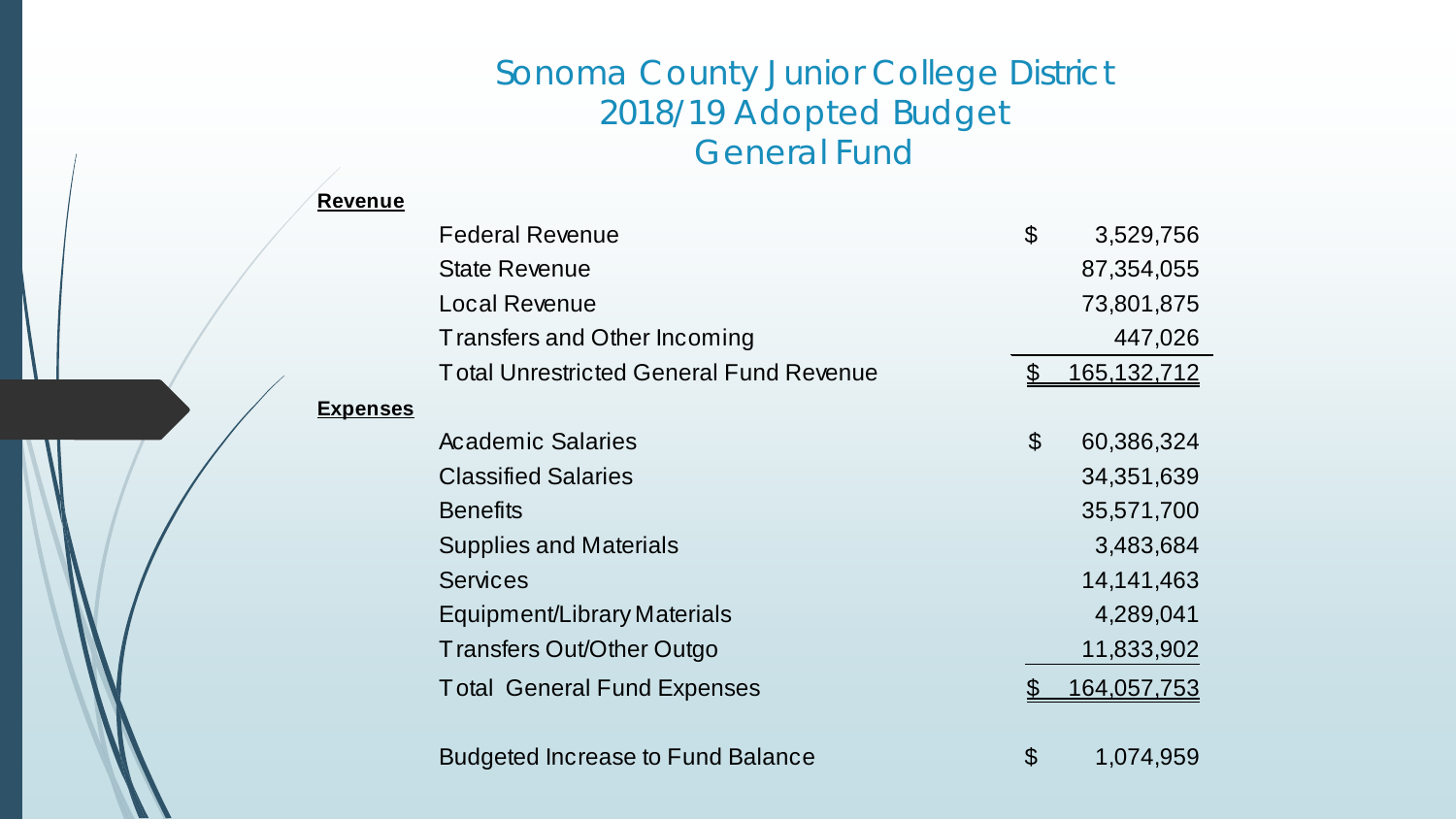#### Sonoma County Junior College District 2018/19 Adopted Budget Unrestricted General Fund

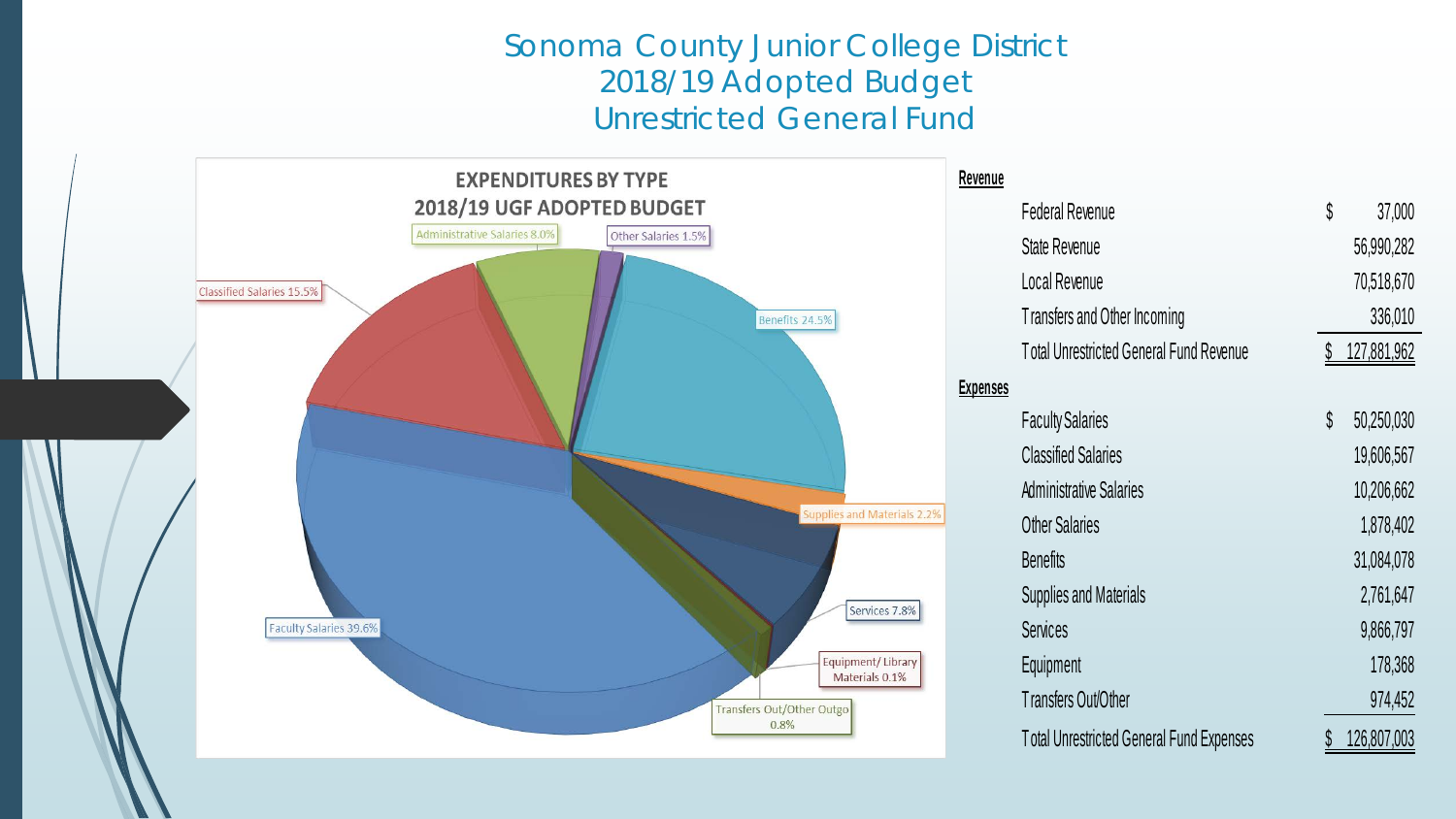# Sonoma County Junior College District 2018/19 Adopted Budget Other Funds

|                            | Fund# | 33                           | 34                       | 35                   | 39             | 41                           | 44                   | 61                                          | 69                                | 72           | 73                       |
|----------------------------|-------|------------------------------|--------------------------|----------------------|----------------|------------------------------|----------------------|---------------------------------------------|-----------------------------------|--------------|--------------------------|
| 2018 Ending                |       | <b>Child Dev</b>             | College Farm             | <b>Auxiliary Ent</b> | Parking        | <b>Capital Projects</b>      | Measure H            |                                             | Self Insurance Retiree Benefits   | Stu Rep Fee  | <b>Stu Cntr Fee</b>      |
|                            |       |                              |                          |                      |                |                              |                      |                                             |                                   |              |                          |
| Revenues                   |       | \$1,336,952                  | \$<br>$1,628,977$ \$     | 101,760              | 2,353,553<br>S | 4,227,281<br>S               | S<br>1,336,938       | $\boldsymbol{\mathsf{S}}$<br>1,892,929      | $\boldsymbol{\S}$<br>$595,390$ \$ | 46,052       | 170,507                  |
|                            |       |                              |                          |                      |                |                              |                      |                                             |                                   |              |                          |
| <b>Expenditures</b>        |       | 1,336,952                    | 1,658,499                | 1,559,511            | 2,299,608      | 6,362,394                    | 35,664,607           | 2,346,325                                   | 1,598,553                         | 40,846       | 124,339                  |
|                            |       |                              |                          |                      |                |                              |                      |                                             |                                   |              |                          |
| <b>Ending Fund Balance</b> |       | $\sqrt[6]{\frac{1}{2}}$<br>٠ | \$<br>708,809 \$         | $45,403$ \$          | 53,946         | S<br>$6,049,518$ \$          | 73,312,937 \$        | 581,173                                     | $\mathbb{S}$<br>3,080,391         | 193,347<br>S | $\mathcal{S}$<br>251,194 |
|                            |       |                              |                          |                      |                |                              |                      |                                             |                                   |              |                          |
| 2019 Budget                |       |                              |                          |                      |                |                              |                      |                                             |                                   |              |                          |
|                            |       |                              |                          |                      |                |                              |                      |                                             |                                   |              |                          |
| Revenues                   |       | \$1,305,515                  | $\int$<br>$1,497,842$ \$ | $105,000$ \$         | 2,343,000      | $2,571,132$ \$<br>$\sqrt{3}$ | 500,000              | $\boldsymbol{\mathsf{S}}$<br>$1,730,000$ \$ | $20,000$ \$                       | $41,000$ \$  | 155,000                  |
|                            |       |                              |                          |                      |                |                              |                      |                                             |                                   |              |                          |
| <b>Expenditures</b>        |       | 1,305,515                    | 1,622,285                | 105,000              | 2,343,000      | 8,620,650                    | 73,812,937           | 2,002,797                                   | 1,800,000                         | 41,000       | 155,000                  |
|                            |       |                              |                          |                      |                |                              |                      |                                             |                                   |              |                          |
| <b>Ending Fund Balance</b> |       | \$<br>$\blacksquare$         | 584,366 \$               | 45,403 \$            | 53,946 \$      |                              | \$<br>$\blacksquare$ | \$<br>308,376                               | 1,300,391<br>$\mathcal{S}$        | 193,347<br>S | 251,194<br>S             |
|                            |       |                              |                          |                      |                |                              |                      |                                             |                                   |              |                          |